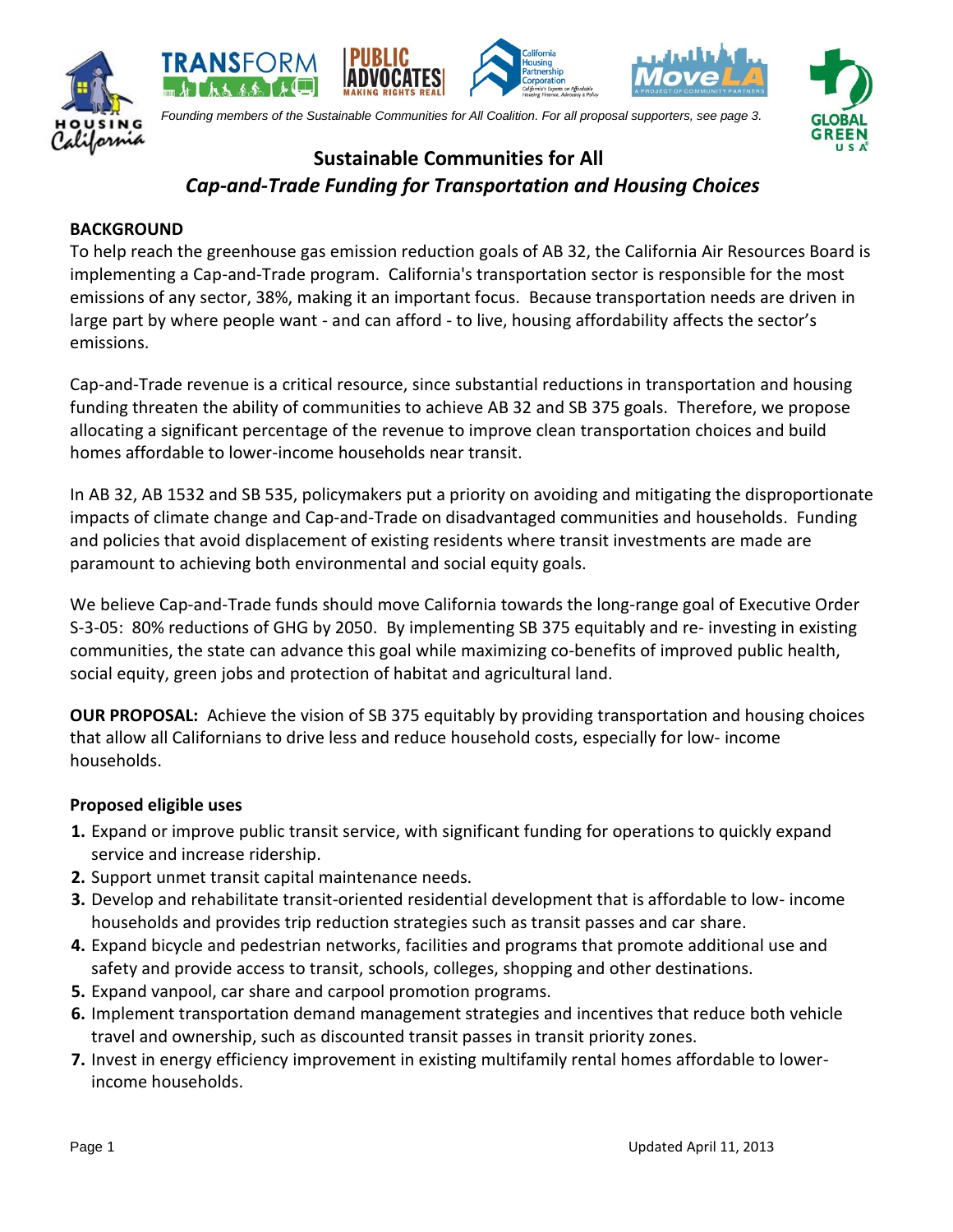- **8.** Invest in open space protection and urban forestry.
- **9.** Modify and/or maintain roadways in a way that creates complete streets and/or provides dedicated transit lanes.

# **Eligibility and Preference Criteria for Projects and Programs**

### All projects and programs applying for funding must meet the following eligibility criteria:

- **1.** Be consistent with the Sustainable Communities Strategy.
- **2.** Transportation projects must decrease co-pollutants as well as GHGs. To ensure both goals are met, projects should decrease overall vehicle travel.
- **3.** The jurisdiction(s) in which a project or program is located must have a current, HCD-approved housing element and have policies that encourage mixed-income communities and protect against displacement along transit lines.
- **4.** Those earmarked to comply with SB 535 must specifically address the high priority needs of one or more disadvantaged communities, achieve measurable benefits for them, and deliver benefits that significantly outweigh any burdens that will fall on those communities.

# Eligible projects and programs should be ranked against each other using criteria such as:

- **1.** Avoids or mitigates the disproportionate impacts of climate change on disadvantaged communities and households.
- **2.** Improves transit access, accessibility, and frequency for populations that use transit at high rates, including seniors, students, low-income residents, and people with disabilities.
- **3.** Contributes to long-term economic growth of low-income and disadvantaged communities and households through workforce development programs and careers that provide family –supporting wages and benefits.
- **4.** Improves public health by decreasing air pollution, improving the safety of housing or transportation systems, or increasing use of active transportation.
- **5.** Preserves farms, forests and habitat, especially in rural areas.
- **6.** For proposed residential developments, promotes:
	- Deep affordability.
	- Inclusion of service-enriched homes for people with special needs.
	- Green development components such as free transit passes, renewable energy, etc.
- **7.** Reduces racial and/or economic segregation.

**8.** Includes strategies to maintain and enhance existing local parks and forests in urban areas.

#### **Administering agencies and the process for developing expenditure plans**

We support administration by regional and state entities with demonstrated expertise in funding these proposed uses, as long as the entities use transparent, competitive award processes with clearly-defined criteria. These entities could include Metropolitan Planning Organizations, county transportation agencies, the Strategic Growth Council, the CA Department of Housing and Community Development, and others. A wide range of entities should be eligible to apply to the administering agencies for funds.

The expenditure process for these funds should be inclusive, transparent, and based on meaningful public engagement. In particular, for those funds earmarked to comply with SB 535, it is critical that disadvantaged communities play a substantive role in shaping the expenditures.